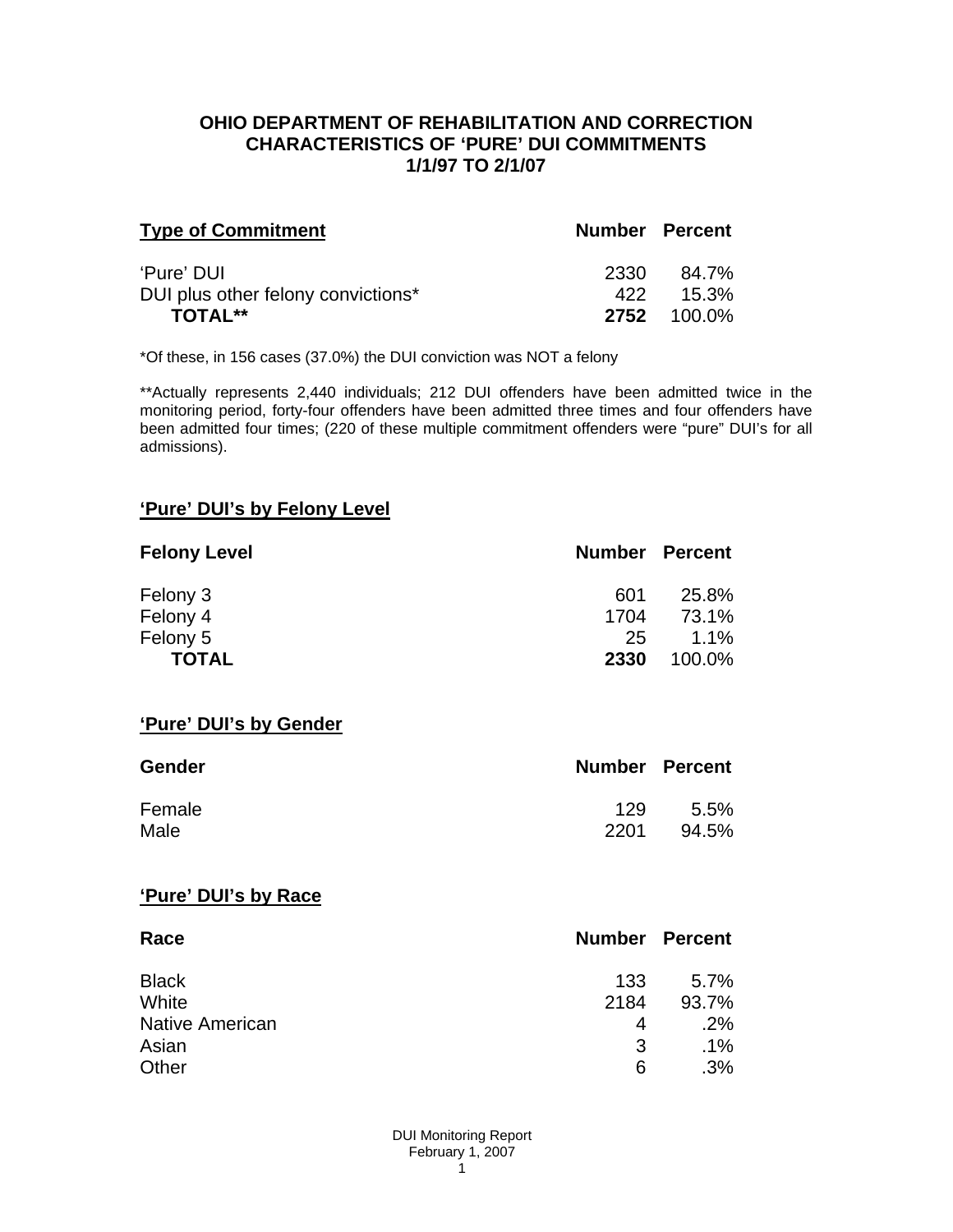# **'Pure' DUI's by Age at Commitment**

| <b>Age at Commitment</b> | <b>Number</b> | <b>Percent</b> |
|--------------------------|---------------|----------------|
| 25 and under             | 110           | 4.7%           |
| 26 to 30                 | 288           | 12.4%          |
| 31 to 35                 | 402           | 17.3%          |
| 36 to 40                 | 519           | 22.3%          |
| 41 to 45                 | 532           | 22.8%          |
| 46 to 50                 | 302           | 13.0%          |
| Over 50                  | 177           | 7.6%           |

| Range = $19$ to 77 | Median = $39$ |  |
|--------------------|---------------|--|
| Mean $=$ 39.0      | Mode $= 44$   |  |

# **'Pure' DUI'S by Security Classification**

| <b>Security Level</b>                | <b>Number Percent</b> |        |
|--------------------------------------|-----------------------|--------|
| Level 1-A                            | 193                   | 8.3%   |
| Level 1-B                            | 1701                  | 73.0%  |
| Level 2                              | 276                   | 11.8%  |
| Level 3*                             | 159                   | 6.8%   |
| Level 4-B                            |                       | $.0\%$ |
| *Includes inmates still in reception |                       |        |

## **'Pure' DUI's by County of Commitment**

| <b>County of Commitment</b> | <b>Number</b> | <b>Percent</b> |
|-----------------------------|---------------|----------------|
| Cuyahoga                    | 207           | 8.9%           |
| Summit                      | 166           | 7.1%           |
| <b>Stark</b>                | 157           | 6.7%           |
| Hamilton                    | 133           | 5.7%           |
| <b>Butler</b>               | 111           | 4.8%           |
| Franklin                    | 103           | 4.4%           |
| Lorain                      | 99            | 4.2%           |
| Clermont                    | 88            | 3.8%           |
| Lake                        | 77            | 3.3%           |
| Portage                     | 64            | 2.7%           |
| Warren                      | 64            | 2.7%           |
| <b>All Other Counties</b>   | 1061          | 45.5%          |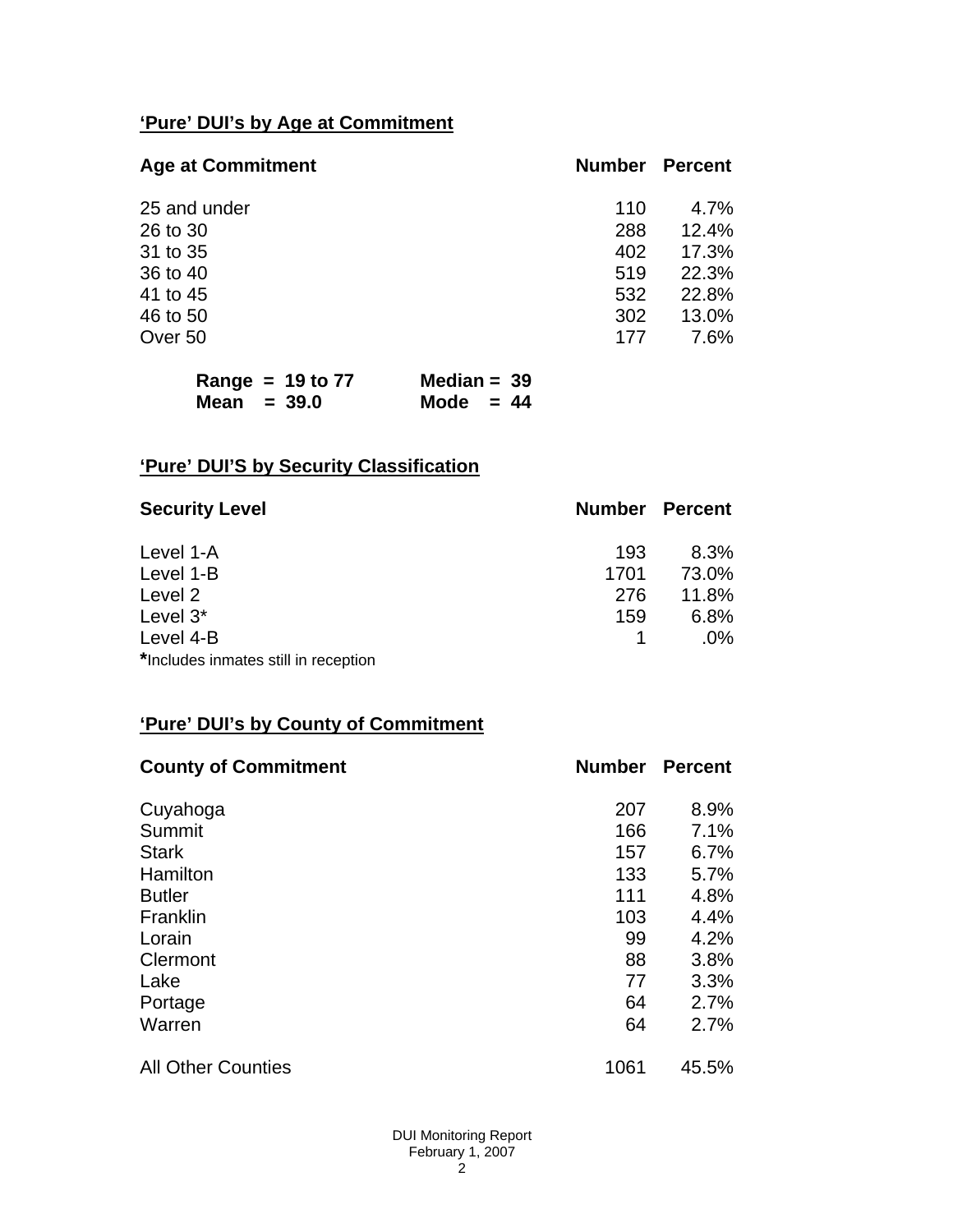## **'Pure' DUI's by Current Status**

| <b>Current Status</b>                  | <b>Number Percent</b> |       |
|----------------------------------------|-----------------------|-------|
| <b>Currently Incarcerated</b>          | 510                   | 21.9% |
| <b>Judicial Release</b>                | 366                   | 15.7% |
| <b>Released under PRC</b>              | 776                   | 33.3% |
| Released to Appeal Bond                | 6                     | .3%   |
| <b>Furlough (Transitional Control)</b> | 79                    | 3.4%  |
| <b>Vacated Sentence</b>                | 10                    | .4%   |
| <b>Court Order</b>                     | 10                    | .4%   |
| Death of Inmate                        | 15                    | .6%   |
| Released at Expiration of Prison Term* | 558                   | 23.9% |

\*Released without post-release control; of the 890 releases since January 2004, 471 were expiration of prison term (52.9%), compared with 180 inmates released onto PRC (which included 132 males who successfully completed the DUI IPP sentence reduction program, seven females who successfully completed the Camp Meridian IPP program and two females who completed the ORW education intensive program).

## **'Pure' DUI's by Length of Sentence (in months)**

| <b>Length of Sentence</b>            | <b>Number Percent</b> |                 |
|--------------------------------------|-----------------------|-----------------|
| Two Months (mandatory sentence)      | 51                    | 2.2%            |
| Three to Six Months                  | 290                   | 12.4%           |
| Seven to Eleven Months               | 216                   | 9.3%            |
| <b>Twelve Months</b>                 | 605                   | 26.0%           |
| Thirteen to Seventeen Months         | 205                   | 8.8%            |
| <b>Eighteen Months</b>               | 185                   | 7.9%            |
| Nineteen to Twenty-four Months       | 350                   | 15.0%           |
| <b>Twenty-five to Thirty Months</b>  | 165                   | 7.1%            |
| Thirty-one to Thirty-five Months     | 1                     |                 |
| Thirty-six to Forty-seven Months     | 148                   | 6.4%            |
| Forty-eight to Fifty-nine Months     | 83                    | 3.6%            |
| Sixty Months or more                 | 31                    | 1.3%            |
| <b>Mode</b><br>$= 12$ months<br>Mean |                       | $= 18.2$ months |

 **Median = 13 months**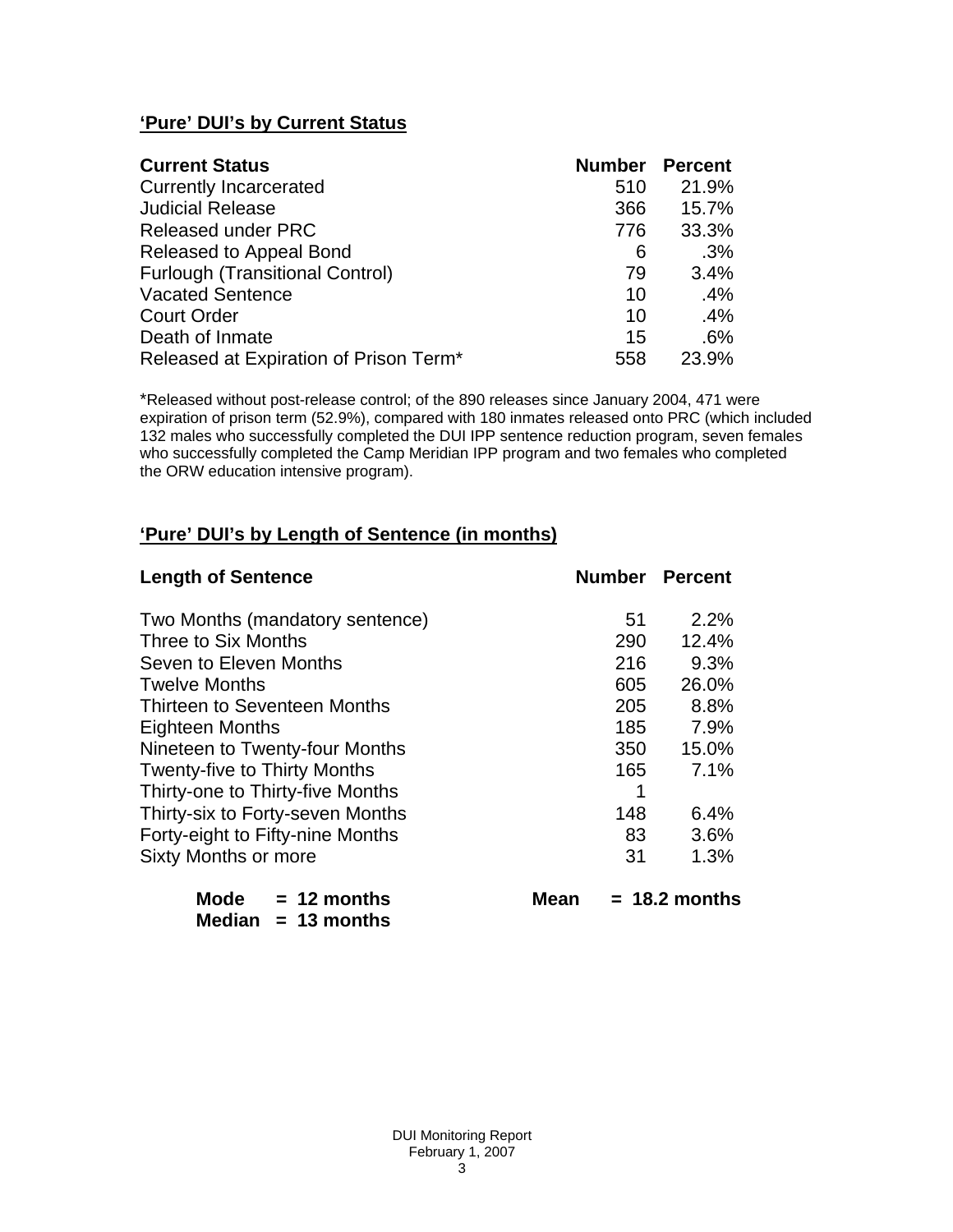# **'Pure' DUI's by Number of Prior Incarcerations**

| <b>Number of Prior Incarcerations</b> | <b>Number Percent</b> |          |
|---------------------------------------|-----------------------|----------|
| <b>None</b>                           | 1385                  | 59.4%    |
| One                                   | 539                   | 23.1%    |
| Two                                   | 245                   | $10.5\%$ |
| Three or more                         | 161                   | 6.9%     |

#### **'Pure' DUI's Currently Incarcerated by Parent Institution\* (2/1/07)**

| 1.0%<br><b>Allen Correctional Institution</b><br>5<br><b>Belmont Correctional Institution</b><br>4.7%<br>24<br>14<br><b>Chillicothe Correctional Institution</b><br>2.7%<br>38<br><b>Corrections Reception Center</b><br>7.5%<br>Dayton Correctional Institution<br>5<br>1.0%<br>5<br>1.0%<br><b>Franklin Pre-Release Center</b><br>8<br><b>Grafton Correctional Institution</b><br>1.6% | Camp |
|------------------------------------------------------------------------------------------------------------------------------------------------------------------------------------------------------------------------------------------------------------------------------------------------------------------------------------------------------------------------------------------|------|
|                                                                                                                                                                                                                                                                                                                                                                                          |      |
|                                                                                                                                                                                                                                                                                                                                                                                          | 9    |
|                                                                                                                                                                                                                                                                                                                                                                                          |      |
|                                                                                                                                                                                                                                                                                                                                                                                          |      |
|                                                                                                                                                                                                                                                                                                                                                                                          |      |
|                                                                                                                                                                                                                                                                                                                                                                                          |      |
|                                                                                                                                                                                                                                                                                                                                                                                          |      |
| $\overline{7}$<br>1.4%<br><b>Hocking Correctional Institution</b>                                                                                                                                                                                                                                                                                                                        |      |
| 13<br><b>Lake Erie Correctional Institution</b><br>2.5%                                                                                                                                                                                                                                                                                                                                  |      |
| <b>Lebanon Correctional Institution</b><br>.8%<br>$\overline{4}$                                                                                                                                                                                                                                                                                                                         | 1    |
| 32<br><b>London Correctional Institution</b><br>6.3%                                                                                                                                                                                                                                                                                                                                     | 8    |
| 45<br><b>Lorain Correctional Institution</b><br>8.8%                                                                                                                                                                                                                                                                                                                                     |      |
| $\overline{4}$<br><b>Madison Correctional Institution</b><br>.8%                                                                                                                                                                                                                                                                                                                         |      |
| 11<br><b>Mansfield Correctional Institution</b><br>2.2%                                                                                                                                                                                                                                                                                                                                  | 7    |
| 2.8%<br><b>Marion Correctional Institution</b><br>14                                                                                                                                                                                                                                                                                                                                     | 1    |
| <b>Noble Correctional Institution</b><br>17<br>3.3%                                                                                                                                                                                                                                                                                                                                      |      |
| <b>North Central Correctional Institution</b><br>8<br>1.6%                                                                                                                                                                                                                                                                                                                               |      |
| 134<br>26.3%<br><b>North Coast Correctional Treatment Facility</b><br>$22**$                                                                                                                                                                                                                                                                                                             |      |
| $\overline{2}$<br>.4%<br><b>Oakwood Correctional Facility</b>                                                                                                                                                                                                                                                                                                                            |      |
| 12<br>Ohio Reformatory for Women<br>2.4%                                                                                                                                                                                                                                                                                                                                                 |      |
| $\overline{2}$<br><b>Ohio State Penitentiary</b><br>.4%                                                                                                                                                                                                                                                                                                                                  | 2    |
| <b>Pickaway Correctional Institution</b><br>15.7%<br>80                                                                                                                                                                                                                                                                                                                                  |      |
| <b>Richland Correctional Institution</b><br>9<br>1.8%                                                                                                                                                                                                                                                                                                                                    |      |
| 9<br><b>Ross Correctional Institution</b><br>1.8%                                                                                                                                                                                                                                                                                                                                        | 2    |
| $\overline{2}$<br>Southeastern Correctional Institution<br>.4%                                                                                                                                                                                                                                                                                                                           |      |
| 1<br><b>Southern Ohio Correctional Facility</b><br>.2%                                                                                                                                                                                                                                                                                                                                   |      |
| 1<br>.2%<br><b>Toledo Correctional Institution</b>                                                                                                                                                                                                                                                                                                                                       |      |
| $4***$<br><b>Trumbull Correctional Institution</b><br>.8%<br>4<br>$N = 510$                                                                                                                                                                                                                                                                                                              |      |

\*Includes inmates out to court

\*\*In DUI IPP program at NCCTF

\*\*\*Female inmates in TCI camp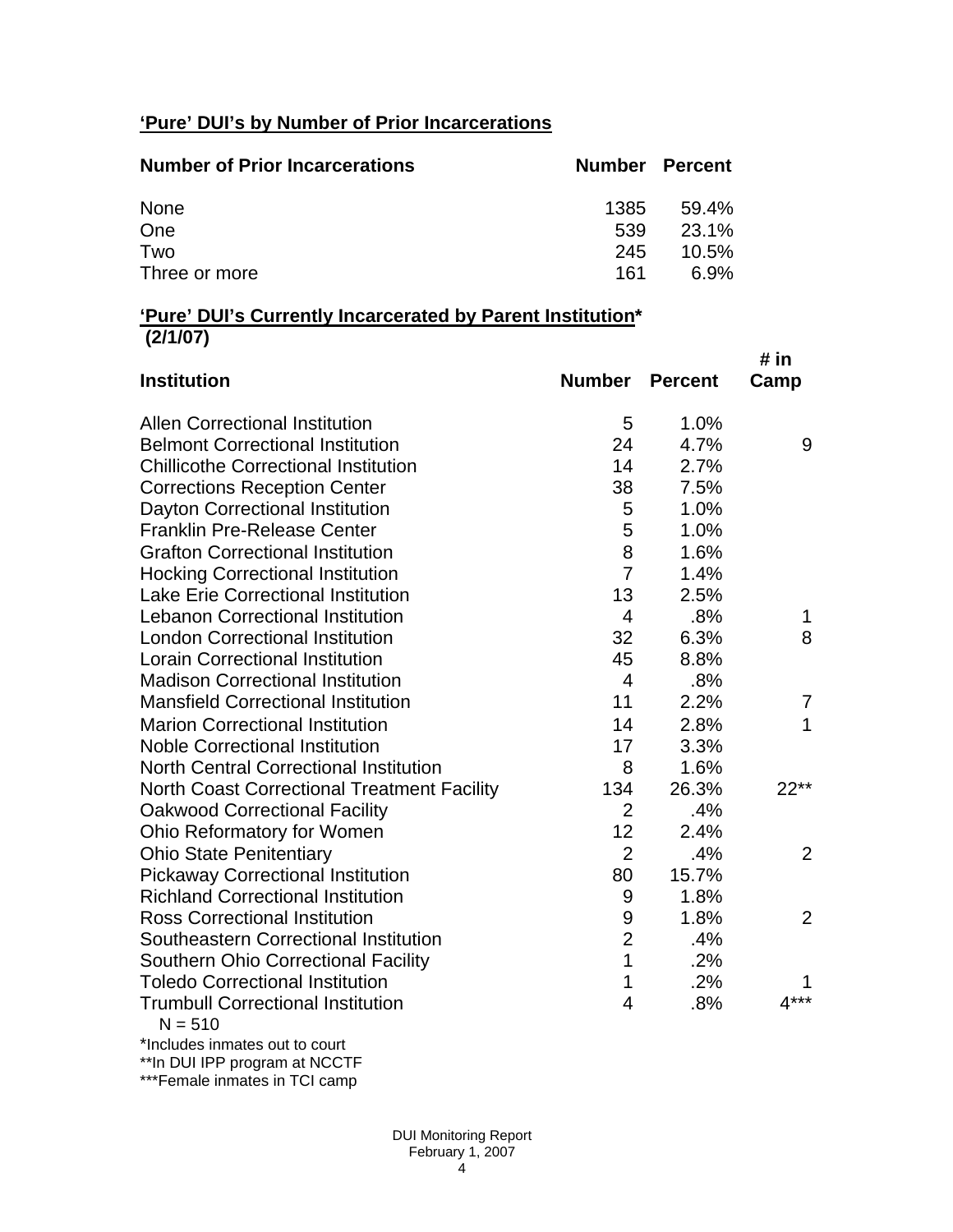## **'PURE' DUI OFFENDERS COMPARISON OF SELECTED RELEASE TYPES DEMOGRAPHICS AND TIME SERVED/TIME SAVED VARIABLES 2/1/07**

|                                                                                | <b>Release Types</b>        |                   |                                                    |                                             |                     |                          |                                                     |                                                   |  |  |
|--------------------------------------------------------------------------------|-----------------------------|-------------------|----------------------------------------------------|---------------------------------------------|---------------------|--------------------------|-----------------------------------------------------|---------------------------------------------------|--|--|
| <b>Variables</b>                                                               | Post-<br>Release<br>Control |                   | <b>IPP</b> with<br>Post-<br>Release<br>Control**** |                                             | Judicial<br>Release |                          | Expiration<br>of Sentence<br>with No<br>Supervision |                                                   |  |  |
|                                                                                | N                           | $%$ *             | $\mathsf{N}$                                       | $%$ *                                       | N                   | $%$ *                    | N                                                   | $\sqrt[6]{6}$                                     |  |  |
| <b>TOTAL</b>                                                                   | 441                         |                   | 323                                                |                                             | 366                 |                          | 558                                                 |                                                   |  |  |
| Race:<br>White<br>African-American<br><b>Native American</b><br>Asian<br>Other | 418<br>21<br>$\overline{2}$ | 94.8<br>4.8<br>.4 | 303<br>15<br>1<br>$\overline{2}$                   | 94.4<br>4.7<br>$\cdot$ 3<br>$.6\phantom{0}$ | 345<br>20<br>1      | 94.3<br>5.5<br>$\cdot$ 3 | 516<br>38<br>1<br>1<br>$\overline{2}$               | 92.5<br>6.8<br>$\cdot$ .2<br>$\overline{2}$<br>.4 |  |  |
| Gender:<br>Male<br>Female                                                      | 423<br>18                   | 95.9<br>4.1       | 323                                                | 100.0                                       | 328<br>38           | 89.6<br>10.4             | 521<br>37                                           | 93.4<br>6.6                                       |  |  |
| Age:<br>Mean<br>Median<br>Mode                                                 | 37.6<br>37.0<br>36.0***     |                   |                                                    | 38.5<br>39.0<br>42.0                        |                     | 37.9<br>38.0<br>38.0     |                                                     | 39.1<br>40.0<br>44.0                              |  |  |
| <b>Commitment County:</b><br>Major Urban**<br><b>All Others</b>                | 195<br>246                  | 44.2<br>55.8      | 103<br>220                                         | 31.9<br>68.1                                | 116<br>250          | 31.7<br>68.3             | 205<br>353                                          | 36.7<br>63.3                                      |  |  |

\*Column totals = 100%

\*\*Cuyahoga, Franklin, Hamilton, Lucas, Montgomery, Stark and Summit

\*\*\*Multiple modes; lowest value is shown

\*\*\*\* Males completing the DUI IPP at NCCTF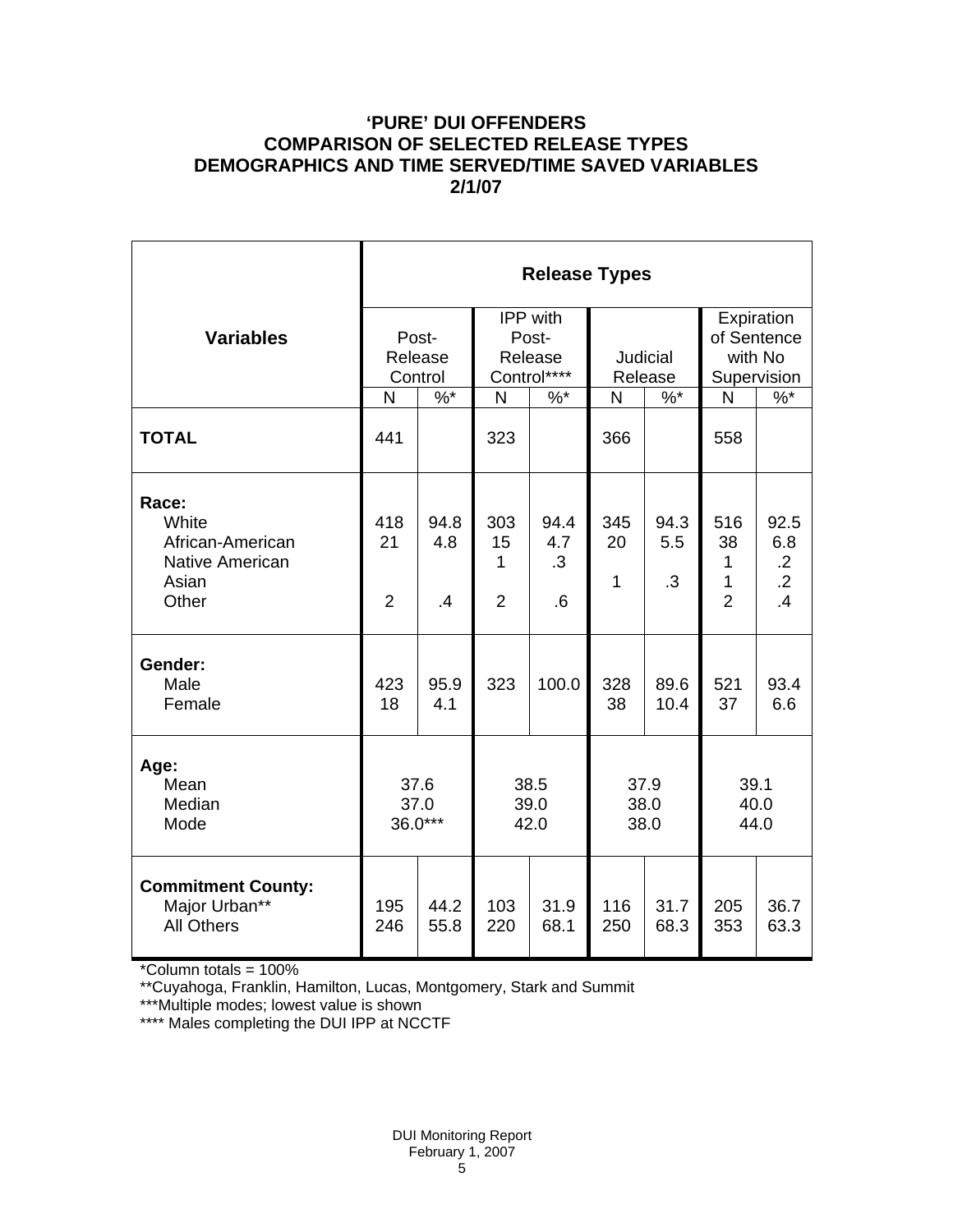|                                                                                       | <b>Release Types</b>        |                              |                                         |                            |                       |                            |                                                       |                             |  |  |
|---------------------------------------------------------------------------------------|-----------------------------|------------------------------|-----------------------------------------|----------------------------|-----------------------|----------------------------|-------------------------------------------------------|-----------------------------|--|--|
| <b>Variables</b>                                                                      | Post-<br>Release<br>Control |                              | IPP with<br>Post-<br>Release<br>Control |                            | Judicial<br>Release   |                            | Expiration of<br>Sentence<br>(with No<br>Supervision) |                             |  |  |
|                                                                                       | N<br>$\%$ *                 |                              | $\sqrt[6]{6}$<br>N                      |                            | N<br>$\%$ *           |                            | N                                                     | $\frac{9}{6}$               |  |  |
| <b>Sentence Length</b><br>(Months):<br>Mean<br>Median<br>Mode                         | 11.6<br>12.0<br>12.0        |                              | 19.1<br>17.0<br>12.0                    |                            | 19.9<br>18.0<br>12.0  |                            | 14.0<br>12.0<br>12.0                                  |                             |  |  |
| <b>Number of Priors:</b><br>None<br>One<br>Two<br>Three or More                       | 237<br>107<br>46<br>51      | 53.7<br>24.3<br>10.4<br>11.6 | 216<br>75<br>23<br>9                    | 66.9<br>23.2<br>7.1<br>2.8 | 251<br>60<br>33<br>22 | 68.6<br>16.4<br>9.0<br>6.0 | 328<br>128<br>60<br>42                                | 58.8<br>22.9<br>10.8<br>7.5 |  |  |
| <b>Time Served (Months):</b><br>Mean<br>Median<br>Mode                                | 9.2<br>7.9<br>$4.6**$       |                              | 6.6<br>5.4<br>5.7                       |                            | 5.8<br>3.8<br>2.2     |                            | 10.9<br>8.7<br>5.3                                    |                             |  |  |
| <b>Time Saved Through</b><br><b>Early Release (Months):</b><br>Mean<br>Median<br>Mode | N/A                         |                              | 11.2<br>7.5<br>$6.1***$                 |                            | 13.9<br>11.7<br>9.2   |                            | N/A                                                   |                             |  |  |

\*Column totals = 100%

\*\*Multiple modes; lowest value is shown